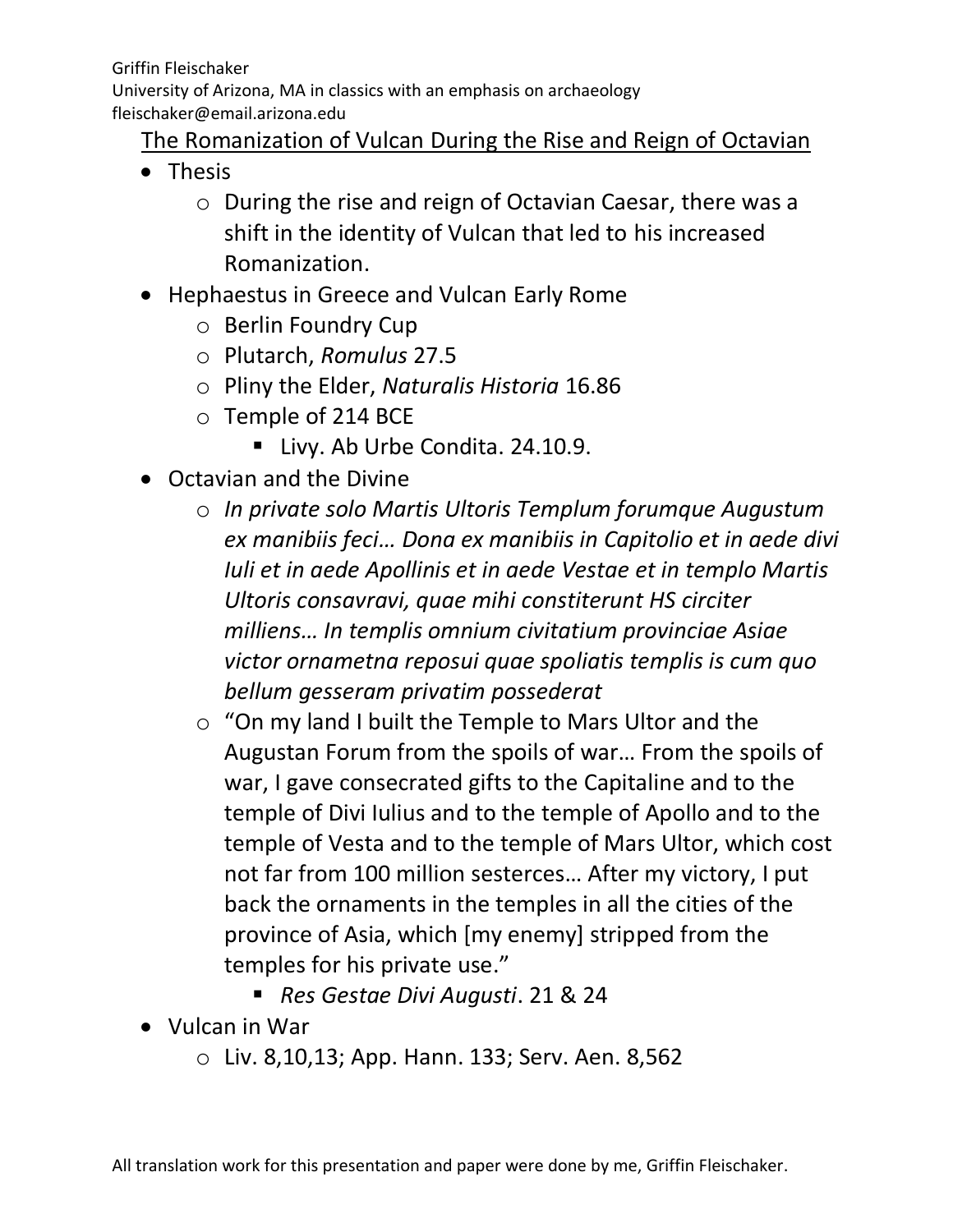- o ἄνεμοι τὴν φλόγα ὑπολαβόντες περιήνεγκαν ἐκ ὅλην Περυσίαν, καὶ ἐνεπρήσθη χωρὶς τοῦ Ἡφαιστείου μόνου… τότε δὲ ὅσοι τὰ λείψανα τῆς πόλεως διέλαχον, τὸν Ἥφαιστον σφίσιν ἔθεντο θεὸν εἶναι πάτριον ἀντὶ τῆς Ἥρας
- o "Winds picked up the flames from all of Perusia and burnt everything except the temple of Hephaestus… but then those left to divide the remains of the city, they placed Hephaestus to be god of the city over Hera."
	- Appian. *The Civil Wars*. 5.5.49
- Servius Tullius
	- o *Arserat hoc templum, signo tamen ille pepercit // Ignis: opem nato Mulciber ipse tulit // Namque pater Tulli Volcanus, Ocresia mater // Praesignis facie Corniculana fuit.*
	- $\circ$  "To this burned temple, yet he spared the fire // sign: Mulciber himself helped bear the birth // for Vulcan is the father of Tullius, Orcresia is the mother // made the distinguished little form."
		- Ovid. *Fasti*. 6.625 6.628
	- o For further evidence of this story please refer to
		- Livy, *Ab Urbe Condita* 1.39.1-3
		- Dionysius of Halicarnassus. *Antiquitates Romanae*.  $4.2.1 - 3$
- Cacus, son of Vulcan
	- o *Pastor accola eius loci, nomine Cacus, ferox viribus, caputs pulchritudine boum cum avertere eam praedam vellet… caudis in speluncam traxit*.
	- o "A shepherd lived here, named Cacus, who was bold by means of strength, caught by the beauty of the cows he wished to take them with him… he dragged them to the cave."
		- **E** Livy. Ab Urbe Condita.  $1.7.5 7$